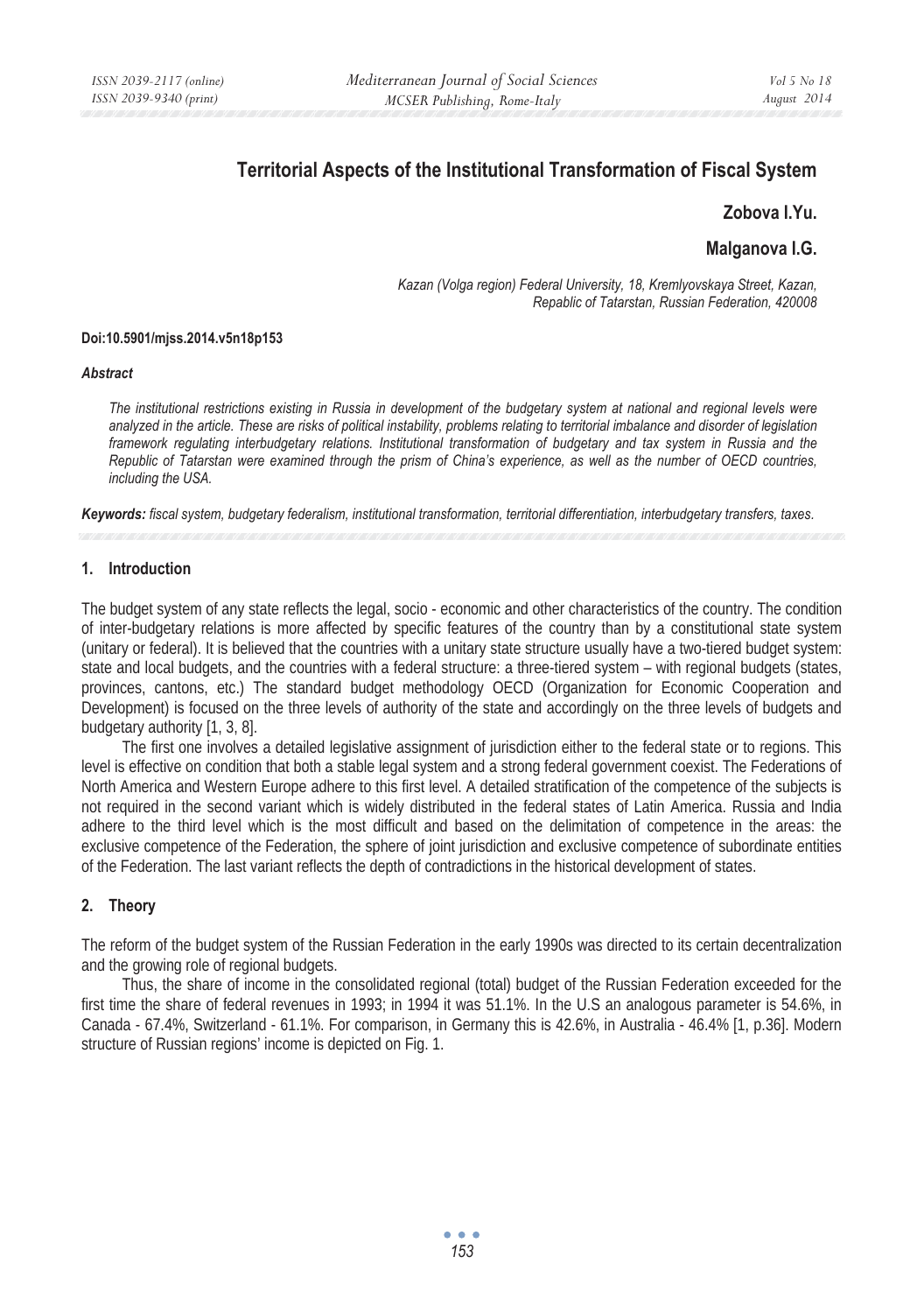



The main problem in 2013 was the problem destabilize Russian regional budgets. In last year, revenues of the consolidated regional budget (the sum of regional and municipal budgets) grew by only 1% over the same period of the previous year (Fig.2). But it is not adjusted for inflation, which in 2013 amounted to 6.5%. Revenue growth - the lowest since 2010 [4, 6, 9].





The practice of prolonged use of shared federal-territorial taxation in Russia (income tax, personal income tax, valueadded tax, excise duties) indicates the control of the Federal Center and limitations of territorial independence [12].

Fiscal federalism expresses the relationship of the government authorities in the budget rights and powers at all stages of the budget process.

Since 2007 the level estimating the budget security of the Russian Federation prior to the distribution of grants has been determined by the formula (1):

 $(1)$ ,

BS<sub>i</sub> - level estimated budget security of the Russia to the distribution of grants;

 $IP_i$ - index of tax potential of the Russian Federation;

IBEi - budgetary expenditures index subject of the Russian Federation.

The allocation formula of aid is widely used by many countries (France, Australia, Indonesia, India and others). In contrast to Russia, where the criterion is the average per capita fiscal revenue, in the Philippines, for example, the equalization formula includes such criteria as population and territory, in France - the number of students, kilometers of roads etc. In the Russian Federation it was offered to expand the number of options being taken into account.

Since the 1990s many OECD countries have adopted fiscal rules. After the adoption of these rules, the ratio of social transfers to government consumption substantially declined; following the global economic crisis it was recovered. The negative effect of fiscal rules on the social transfers to the government consumption ratio is particularly evident in countries with relatively weak legal protection of social rights [1].

It should be mentioned the following fact: out of 89 subjects of Federation that existed in the 90s (currently 83; Table 1) the absolute majority of transfers were received.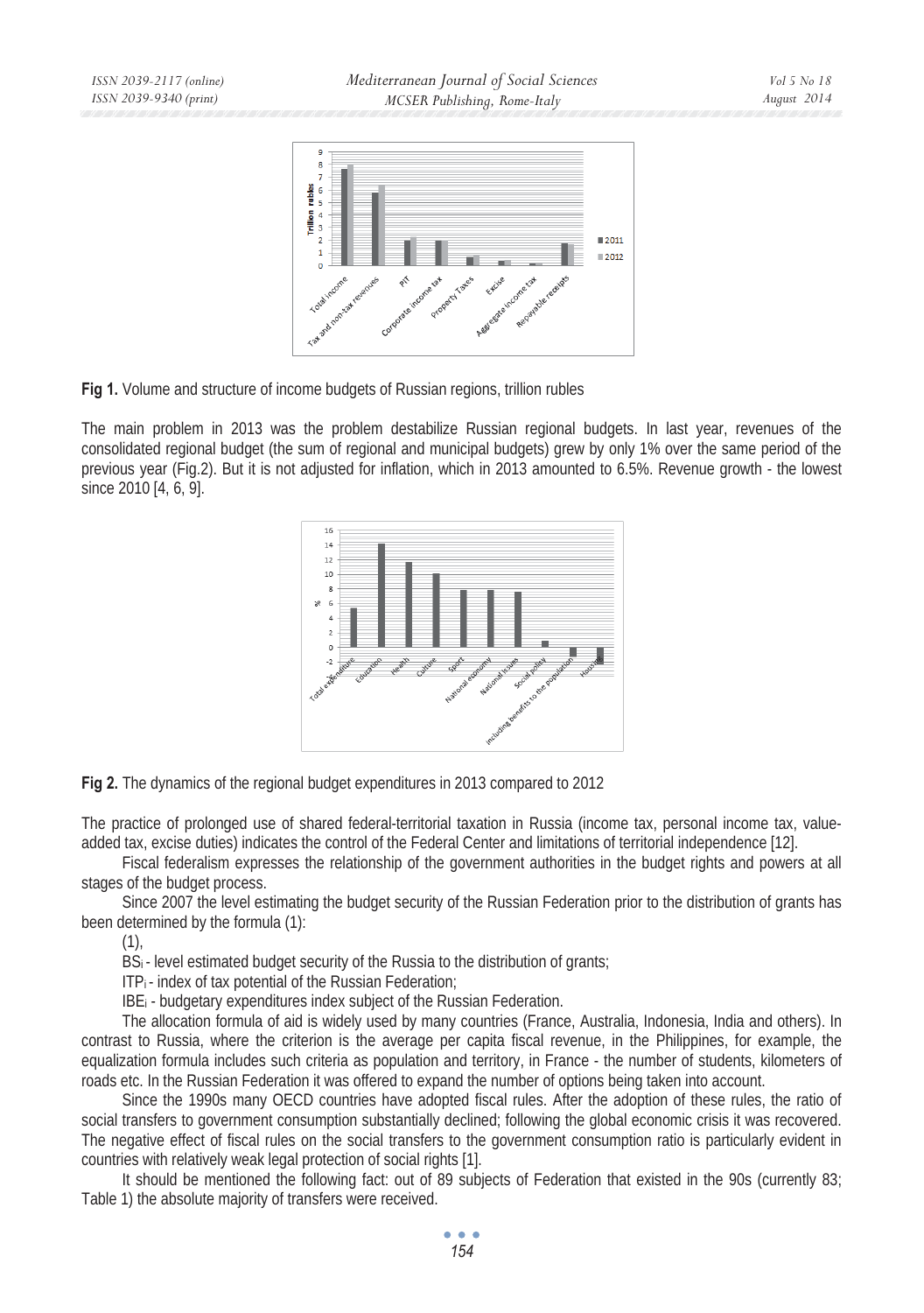**Table 1:** Dynamics of the Russian administrative-territorial division

| <b>Territorial units</b> | 1999 | 2014 |
|--------------------------|------|------|
| Republic                 |      |      |
| Edge                     |      |      |
| Region                   |      | 46   |
| Federal city             |      |      |
| Autonomous region        |      |      |
| Autonomous district      |      |      |

This situation, in our opinion, indicates that from the very beginning the transfer system was not the financial assistance, as it is common throughout the world, but a modernized form of redistribution of financial resources. The vicious practice of bargaining and knocking out the budget has been preserved, including the officially scheduled income transfers.

The decentralized (American) model of fiscal federalism is more liberal. [2] Russia with its tradition of a strong centralized state is closer to cooperative (European) model. It allows to transform gradually the budget system, saving the achieved conditions. Exactly such a model began to be formed in the Russian Federation.

Russia inherited from USSR the budget system with the traditions of a unitary state. An American researcher turns attention from the noisy battles over stabilization and privatization during the 1990s to subsequent reforms that have to deal with the mundane details of pipes, wires, bureaucratic routines, and budgetary formulas that made up the Soviet social state. [3] It should be noted that a fiscal decentralization characterizes all countries embarking in the transition period of the command economy.

## **3. Results**

«The special model» of the Republic of Tatarstan is reckoned from August 29, 1991, when the Supreme Soviet of the Republic adopted the Declaration of State Sovereignty. According to the Constitution of 1992 the Republic is a sovereign state, a subject of international law associated with the Russian Federation (since 1994 united with the Russian Federation). In spite of the laws of the Russian Federation, many regions (especially the national republics) using the weakness of the central government unilaterally appropriated the budget law ( for example, a single-channel system of payments with the federal budget). The essence of the single-channel system consists in deposition of all income mobilized in the region firstly in the budget of the region wherefrom the higher budget is getting its share. The similar unique system has operated in China since 1988. The appropriation of budget rights allowed to finance additional social programs and save the subsidies for a wide range of consumer goods, and, in fact, was a part of the policy, which was named in the Republic of Tatarstan as «the politics of a gentle entry into the market».

In 1994 the agreement was signed between the governments of the Russian Federation and the Republic of Tatarstan "On the budgetary relations between the Russian Federation and the Republic of Tatarstan " for a term of five years in which the privileges were officially legalized as an annex to the treaty on power-sharing [4].

Competition in the regional intergovernmental fiscal relations with the Federal center resulted in the fact that almost three -quarters of federal funds came in the regions as mutual offsets and indirect subsidies while well-controlled standard methods of regulating of fiscal relations were not developed . The gap between the highest and lowest levels of average population's incomes in regions was increasing.

The regional standards of population living differed more than twice, and gross domestic product indicator per capita – 18 times! The "Rich" regions were distinguished by high specific weight of extracting and export branches; the "poor" ones were regions with the structure of economy in which prevailed the branches in crisis owing to the pursued financial stabilization by the policy of the Center. This is reduction of public expenditures (mainly the territories characterized by the high specific weight of military industrial complex, the light and textile industry; the average per capita income here did not reach the size of a living wage).

Consequently, the declared policy of horizontal alignment was not pursued and in the technique of horizontal alignment the factor of regional differentiation of monetary income was not practically considered from the beginning of reforms. Thereby Russia was getting similar to Nigeria where the formulas of distribution are changing almost annually.

In 1996-1997 in Russia was emerging the aspiration to step aside from a traditional "European" cooperative model with its joint taxes in favor of "fair" American (Draft Tax code). It was considered that it could put an end to "knocking-out" the privileges and subsequent impoverishment of territories that had been "poor" long time ago.

The carried-out analysis indicates the limited nature of financial technologies, ignoring the context of system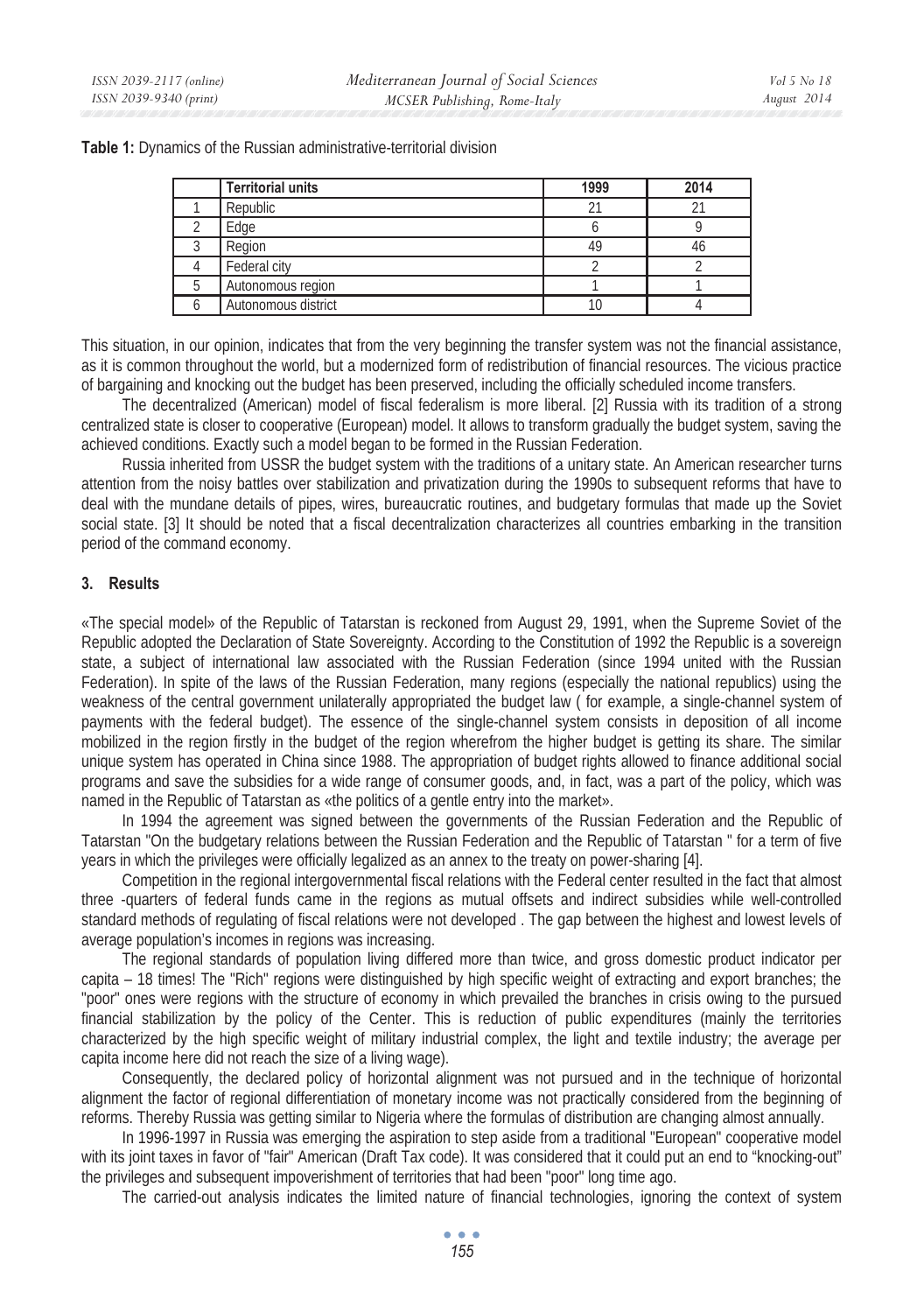| ISSN 2039-2117 (online) | Mediterranean Journal of Social Sciences | Vol 5 No 18 |
|-------------------------|------------------------------------------|-------------|
| ISSN 2039-9340 (print)  | MCSER Publishing, Rome-Italy             | August 2014 |

changes, the necessity of territorial and economic restructuring and the growth of economic self-sufficiency of the population. The standard model of a budgetary federalism assumes the assignment of a sufficient source of income to each level for ensuring a necessary independence of the territories.

If federalism is quite often considered as a phenomenon of a "vertical democracy", a local government which is functionally isolated is considered as a special (fourth) power. Municipal territories, by definition, are governed not by a state bureaucracy but by a concerned free population. The main distinctive feature and the main guarantee of selfgovernment is electiveness.

Management is connected to rendering of services, and for its efficiency a public power is separated from society. Municipalities even called as "public corporations". Unlike the private corporations the activity of municipalities cannot exceed the limits strictly given by the law. Their basic rights are: introduction and collection of taxes; enforcement of the law and order; the right of a compulsory repayment of property. And also such the so-called facultative powers as ensuring leisure, service, etc.

In the USA the local authorities collect about a half of income within the borders of their power to impose taxes and fees. Another one third of income comes from the grants of higher budgets. Professor of economy J.Khivy believes that "the powers of local authorities in the sphere of taxation and collecting various payments correspond to obligations of local authorities for service to population" [5, 14].

The revenue decentralization has little influence on local government expenditures in modern China. The differences in the effects of expenditure and revenue decentralization can be attributed to the distortionary effects caused by the vertical fiscal imbalance and, thus, offer support to the importance of the common-pool problem at the county level of China's fiscal system. [6, 7].

It is possible to improve finance, to overcome the crisis of budgetary federalism model which is being formed by systematic modernization of the launched social and economic relations. For example, the following zones of faster growth due to natural benefits have been identified: principal agglomerations, key regions of raw materials export and certain maritime regions situated on the lines of export flows [9, 15]. Forming and the future of growth zones include more densely populated southern regions with well-developed infrastructure and large agglomerations of the inland regions of Russia.

## **4. Conclusions**

The existing institutional restrictions keep the incentives of unproductive activity in the majority of federation subjects. The persons who are responsible for making decisions (businessmen) are always sensitive to expenses of reorganization of an institutional structure. The perception of the active personality at the adverse succession of events can incline one to search the benefits in the political sphere and to initiate a process of cardinal institutional changes. As a rule, institutional changes do not go beyond the borders outlined by negotiation force of interested parties.

Thus, the desired path of development of institutional changes cannot promote the decrease in expenses of economic and political transactions as well as a fast formation of effective markets.

Blocking achievement of effective conventions, the imbalance of power and society specified the process of formation of federal institutes. Concerned by the need of preservation of "the power vertical", the center exchanged willingly budgetary and imperious privileges for political loyalty, promoting the preservation of clan and corporate structures. Thus, there is a good reason to believe that the built "power vertical" can be considered as the informal institute of preservation of "status quo" in regions.

Since 1998 another reorganization of interbudgetary relations that was accompanied with lapsing from budgetary federalism principles has started. A payment standard of VAT into the budgets of subjects of federation fell from 25 to 15 percent. Since 2001 the republic of Tatarstan has begun to pay taxes in accordance with a general practice. Thus, the federal target program of social and economic development till 2006 was passed [10, 13]. The value of allocated funds in this program was about 63 billion rubles. The funds were mostly allocated in the form of transfer. In this regard it is worthy of notice the point of view: «the transfer is an efficient preventive measure against a local separatism». It is possible to agree that a local political elite considers a transfer as a privilege and it will not promote expansion of a tax base. But the Russian Federation is not Denmark, Tatarstan is not Faeroes. In our case transfer is not the encouragement mechanism of noncompetitiveness but element of political bargaining.

Analysis demonstrates that the vacuum in a national consent concerning a number of key questions about state construction is the main factor which expands the sphere of not efficient institutional legal regimes. The above-mentioned regimes are consolidating interregional inequality and the gap in the average per capita income of the population. The recognized leader of interregional differentiation is Moscow which concentrates government, international exchanges and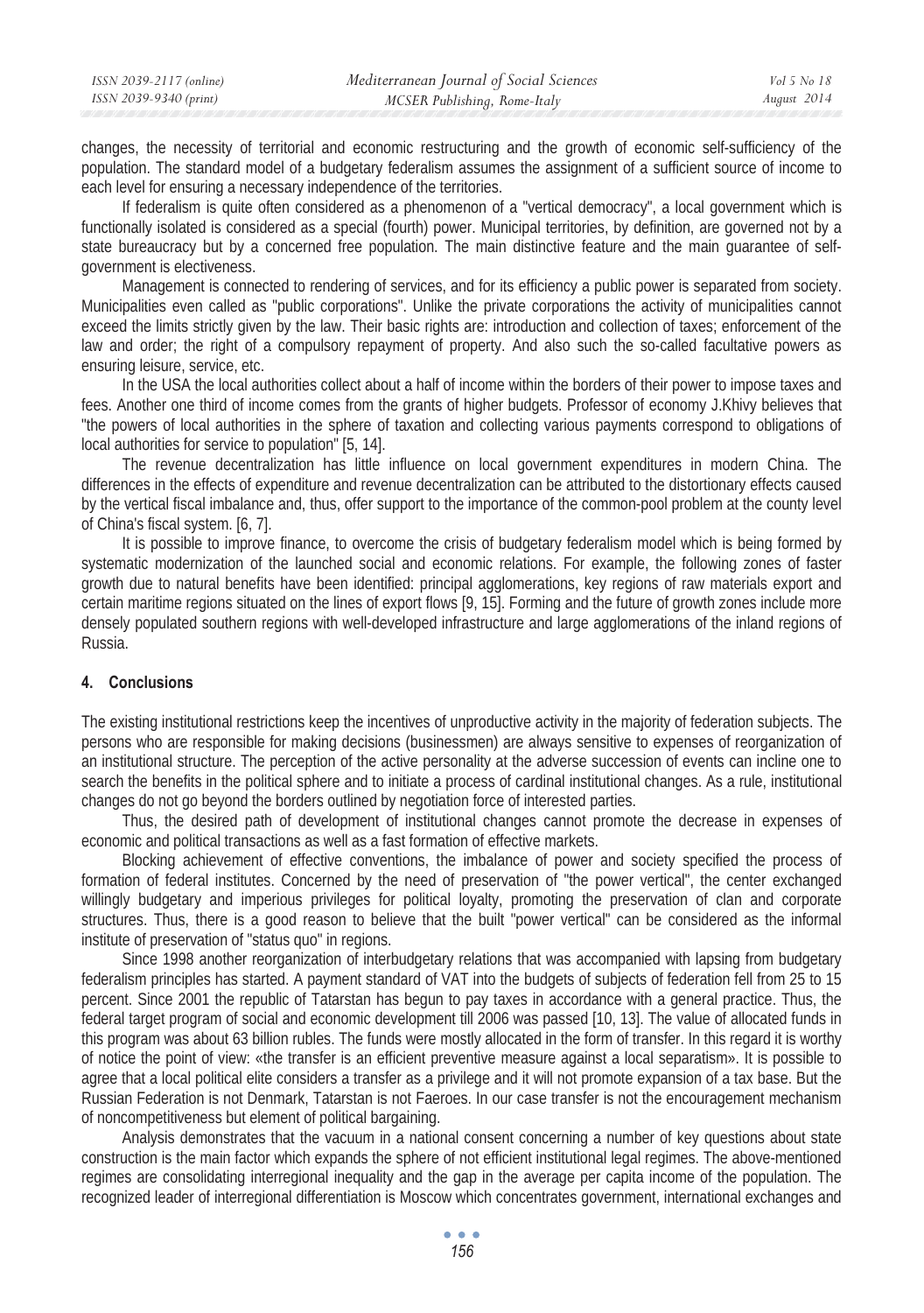| ISSN 2039-2117 (online) | Mediterranean Journal of Social Sciences | Vol 5 No 18 |
|-------------------------|------------------------------------------|-------------|
| ISSN 2039-9340 (print)  | MCSER Publishing, Rome-Italy             | August 2014 |

financial resources. The other territories which are mostly the budgetary recipients are being ranged according to their opportunities in the export of raw materials and a political weight [11]. A low solvent demand in depressed regions has become the main multiplier of further strengthening of interregional inequality.

As a rule, analysis of interbudgetary relations and institutional saturation of a territorial organization demonstrates absence of game rules, their inconstancy, and, as a result, we have a low level of legal culture. The same situation occurred in the past when systems of coordination were considerably changing. There can be more serious reasons hiding behind all of this. There can be not enough all resources in the world to use for achieving the average development density of the Russian Federation territory and saturation of its spaces till the level of Europe Union in the foreseeable future. The spaces are considered as organization of a territory, its infrastructure, in other words, that is all set of relations, institutes and mechanisms that become firmly established on the territory and testify the development level. The Internet, the World Trade Organization, the International Monetary Fund are the examples of global spaces. Destructive phenomena connected to dissolution of the USSR testify the unsuccessful attempt of spatial development of the territory.

Today the goal has been set for the government: to develop tendency of the efficient power division at a local level before 2020. To follow the strategic priorities the principle of personification which is characteristic for Russia is expedient to use. The personified management is actual in the USA in big municipal subjects which are characterized by considerable differentiation of population and elite.

At the same time a great interest is caused by the territories of a public self-government (TPSG) which have appeared recently and represent not legal entities. TPSG short experience needs in scrupulous analysis and assessment as an example of partnership in the public sphere.

#### **References**

Dahan M., Strawczynski M. Fiscal Rules and the Composition of Government Expenditures in OECD Countres // Journal of Policy Analysis and Management. 33 (3), 2013. – pp. 484-504.

Galle B. The effect of national revenues on sub-national revenues evidence from the U.S. // International Review of Law and Economics 37, 2014. – pp.147-155.

Collier S.J. Post-Soviet social: Neoliberalizm, Social Modernity, Biopoloitics, 2011. – pp.1-304.

- Safiullin M.R., Derzayeva G.G., Elshin L.A. About assessment of budgetary policy efficiency of municipalities // World Applied Sciences Journal 27 (13), 2013. – pp.299-304.
- Crivelli E. Fiscal impact of privatization revisited: The role of tax revenues in transition economies // Economic systems 37(2), 2013. pp.227-232.
- Panasyuk, M.V., Safiullin, L.N., Pryadko, I.A., Anopchenko, T.Y. Classification of large and socially important enterprises of the region by the levels of their economic solvency // World Applied Sciences Journal, 27(13), 2013, 140-144.
- Safiullin, M.R., Elshin, L.A., Prygunova, M.I., Galyavov, A.A. (2013). Complex Analysis of Prospects of the Volga Federal District Regions Development: Methodology and Practice. World Applied Sciences Journal 27, 4, 508-511.
- Fakhrutdinova, E., Kirshin, I., Kolesnikova, J., Salyakhov, E. The influence of cross-country technological transfer on economic profit formation// Middle East Journal of Scientific Research. Volume 17, Issue 12, 2013, Pages 1632-1634.
- Jia J., Guo Q. Zhang J. Fiscal decentralization and local expenditure policy in China // China Economic Review. Vol 28., 2014. pp.107- 122.
- Ulesov D.V., Shigabieva A.M., Maratkanova E.M. and Shaidullin R.N. Information Infrastructure of Small Business Development// World Applied Sciences Journal, 27(13), 2013, pp. 193-196.
- Shaidullin R.N., Ulesov D.V., Shigabieva A.M. and Safiullin L.N. Innovative Infrastructure in Post-Industrial Society// World Applied Sciences Journal, 27(13), 2013, pp. 180-183.
- Glebova I.S., Khabibrakhmanova R. and Yasnitskaya Y. The Analysis of the Impact of the Investment Attractiveness Factors of the Region on the Fixed Capital Investments in the Economy of the Republic of Tatarstan \\ Middle-East Journal of Scientific Research 17 (10): 1498-1502, 2013.
- Chen A., Groenewold N. The national and regional effects of fiscal decentralisation in China // Annals of Regional Sciences 51(3), 2013. - pp.731-760.
- Niu M. Fiscal Decentralization in China Revisited // Australian Journal of Public Administration 72(3), 2013. pp.251-263.
- Melnik A.N. The Organization of Russian Power Market in Modern Conditions / A.N. Melnik, O.N. Mustafina // Middle-East Journal of Scientific Research. – 2013. – v. 13 – pp. 91-94.